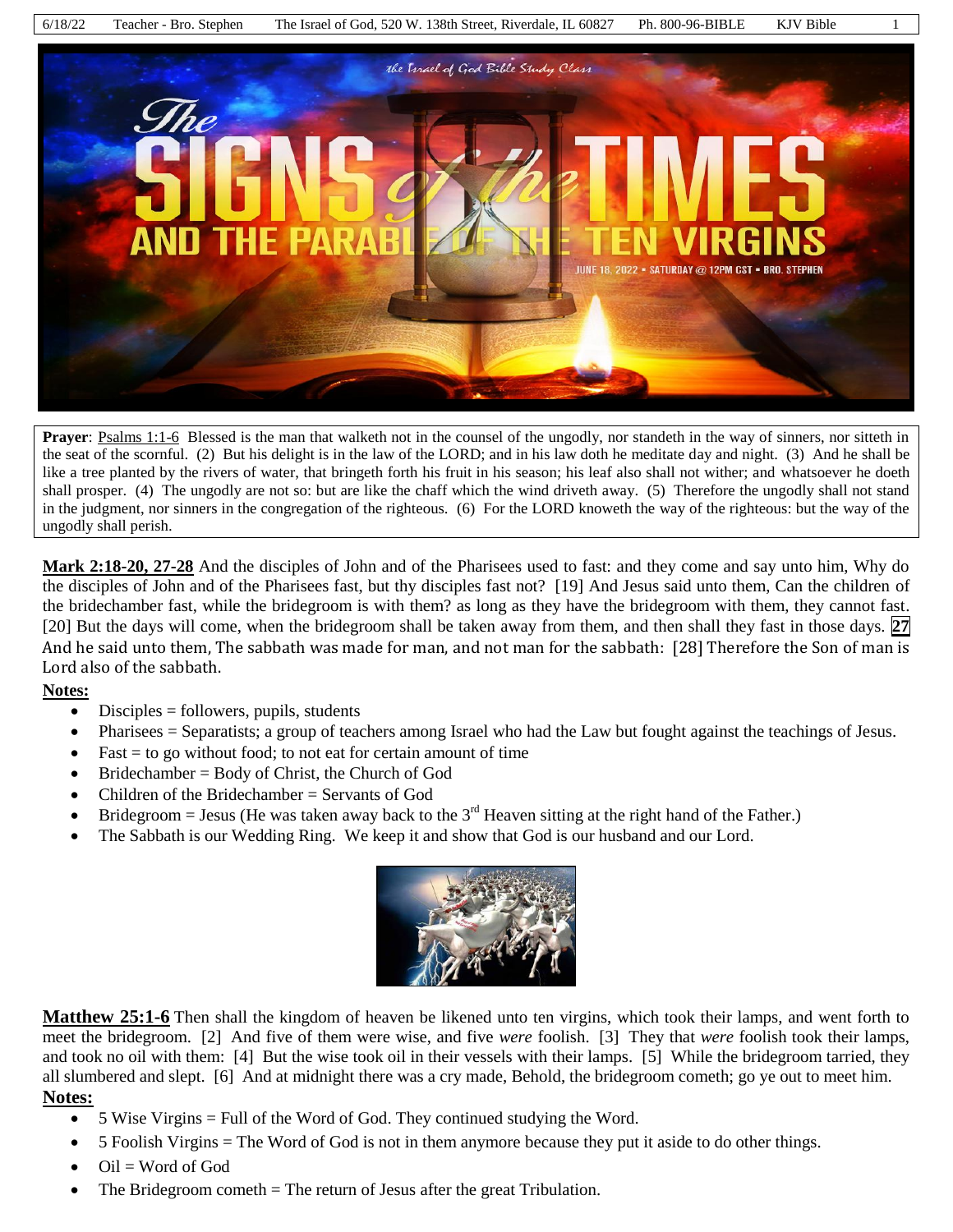| 6/18/22 | Teacher - Bro. Stephen | The Israel of God, 520 W, 138th Street, Riverdale, IL 60827 Ph. 800-96-BIBLE |  | KJV Bible |  |
|---------|------------------------|------------------------------------------------------------------------------|--|-----------|--|
|---------|------------------------|------------------------------------------------------------------------------|--|-----------|--|

**Matthew 24:2-8** And Jesus said unto them, See ye not all these things? verily I say unto you, There shall not be left here one stone upon another, that shall not be thrown down. [3] And as he sat upon the mount of Olives, the disciples came unto him privately, saying, Tell us, when shall these things be? and what *shall be* the sign of thy coming, and of the end of the world? [4] And Jesus answered and said unto them, Take heed that no man deceive you. [5] For many shall come in my name, saying, I am Christ; and shall deceive many. [6] And ye shall hear of wars and rumours of wars: see that ye be not troubled: for all *these things* must come to pass, but the end is not yet. [7] For nation shall rise against nation, and kingdom against kingdom: and there shall be famines, and pestilences, and earthquakes, in divers places. [8] All these *are* the beginning of sorrows.

# **Notes:**

- The Wailing Wall was not a part of the Temple. Titus laid Jerusalem even with the ground, leaving nothing standing.
- Christ = Messiah
- The Many that come in Jesus' name = the false prophets (from the Pope of Rome to Preachers) They teach contrary to the Word of God.
- The End = When mankind no longer rules the world and Jesus and his Saints do.
- $\bullet$  Pestilences = Covid 19, Monkey Pox, etc.
- Earthquakes are happening more frequently in different places.



**Luke 21:8-11, 29-32** And he said, Take heed that ye be not deceived: for many shall come in my name, saying, I am *Christ;* and the time draweth near: go ye not therefore after them. [9] But when ye shall hear of wars and commotions, be not terrified: for these things must first come to pass; but the end *is* not by and by. [10] Then said he unto them, Nation shall rise against nation, and kingdom against kingdom: [11] And great earthquakes shall be in divers places, and famines, and pestilences; and fearful sights and great signs shall there be from heaven. **29** And he spake to them a parable; Behold the fig tree, and all the trees; [30] When they now shoot forth, ye see and know of your own selves that summer is now nigh at hand. [31] So likewise ye, when ye see these things come to pass, know ye that the kingdom of God is nigh at hand. [32] Verily I say unto you, This generation shall not pass away, till all be fulfilled.

# **Notes:**

- Commotions  $=$  Civil unrests, shootings and mass shootings, etc.
- We are living in the generation that is seeing all of these things begin to happen. Watch and see!
- Summer is  $night = the Kingdom of God is near, even at the door.$



**Matthew 24:32-34, 37-39** Now learn a parable of the fig tree; When his branch is yet tender, and putteth forth leaves, ye know that summer *is* nigh: [33] So likewise ye, when ye shall see all these things, know that it is near, *even* at the doors. [34] Verily I say unto you, This generation shall not pass, till all these things be fulfilled. **37** But as the days of Noe *were,* so shall also the coming of the Son of man be. [38] For as in the days that were before the flood they were eating and drinking, marrying and giving in marriage, until the day that Noe entered into the ark, [39] And knew not until the flood came, and took them all away; so shall also the coming of the Son of man be.

#### **Notes:**

- $\bullet$  Noe = Noah
- Days of Noah = Every thought of a man's mind was evil continually and the love of many waxed cold even though people still married and partied like it was any other day until Noah entered the ark.
- Son of man  $=$  Jesus

**Genesis 6:1-6, 11-12** And it came to pass, when men began to multiply on the face of the earth, and daughters were born unto them, [2] That the sons of God saw the daughters of men that they were fair; and they took them wives of all which they chose. [3] And the LORD said, My spirit shall not always strive with man, for that he also is flesh: yet his days shall be an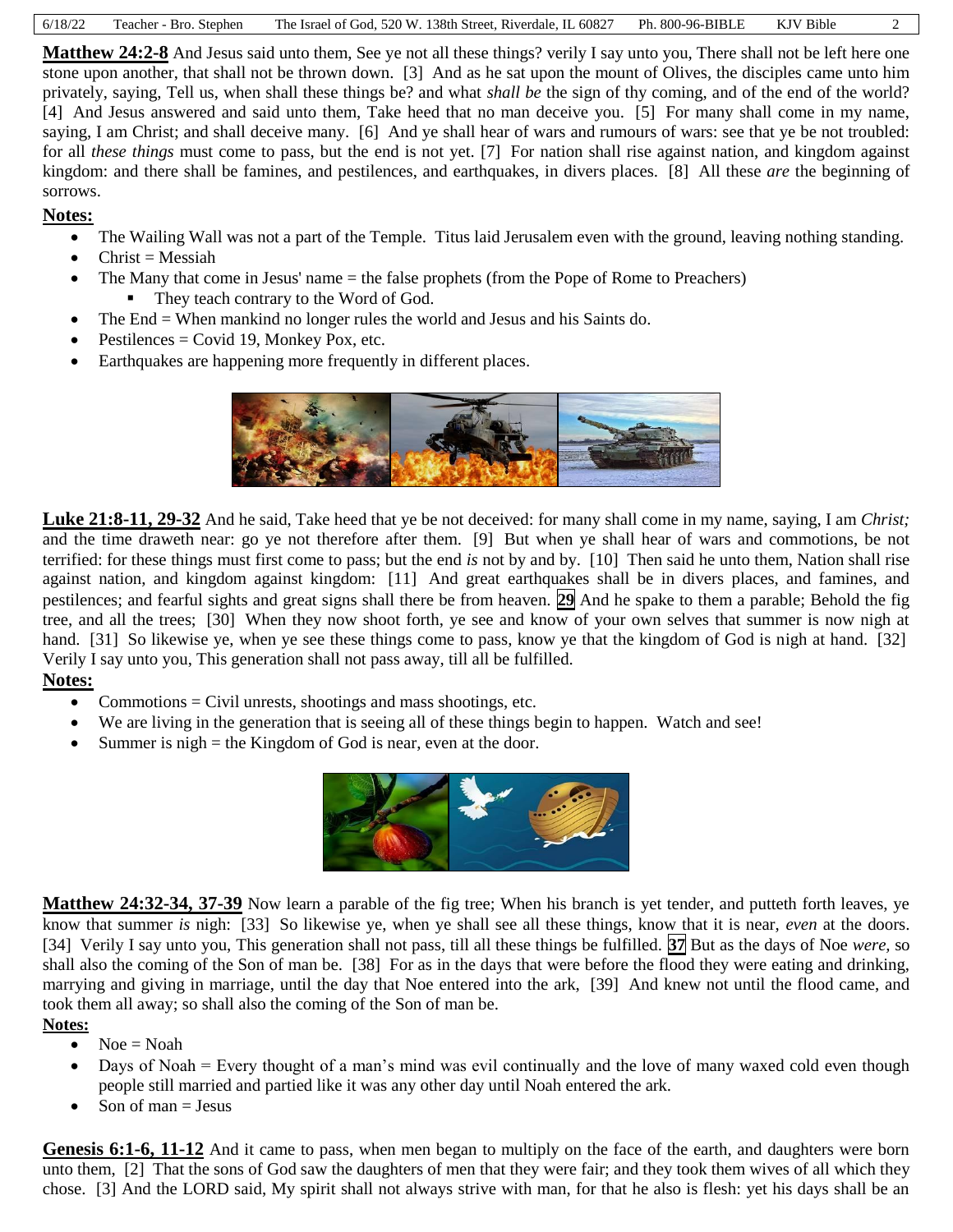|  | 6/18/22 Teacher - Bro. Stephen | The Israel of God, 520 W. 138th Street, Riverdale, IL 60827 Ph. 800-96-BIBLE KJV Bible |  |  |  |
|--|--------------------------------|----------------------------------------------------------------------------------------|--|--|--|
|--|--------------------------------|----------------------------------------------------------------------------------------|--|--|--|

hundred and twenty years. [4] There were giants in the earth in those days; and also after that, when the sons of God came in unto the daughters of men, and they bare children to them, the same became mighty men which were of old, men of renown. [5] And GOD saw that the wickedness of man was great in the earth, and that every imagination of the thoughts of his heart was only evil continually. [6] And it repented the LORD that he had made man on the earth, and it grieved him at his heart. **11** The earth also was corrupt before God, and the earth was filled with violence. [12] And God looked upon the earth, and, behold, it was corrupt; for all flesh had corrupted his way upon the earth.

### **Notes:**

- Sons of  $God = Adam & Seth's sons$
- These sons of God are not angels and angels did not sleep with women. They were not created to procreate but to serve. If Angels slept with women, their children would be here and be immortal (can't die).
- $\bullet$  Daughters of men = Cain's daughters
- $\bullet$  My Spirit = Word of God
- Giants = Very tall men. They were not humongous, as in 20 feet tall.
- All of mankind could have lived to 999 years but God reduced them down to 120.
- A day with God is 1000 years and no one from among man could live that long as flesh and blood.

**Job 22:15-17** Hast thou marked the old way which wicked men have trodden? [16] Which were cut down out of time, whose foundation was overflown with a flood: [17] Which said unto God, Depart from us: and what can the Almighty do for them?

### **Notes:**

- $\bullet$  Trodden = Trampled
- The flood during Noah's days has only happened one time.
- Many men today believe they don't need God. They think they are gods unto themselves because of all of their wicked inventions.

**Job 21:6-7, 14-15** Even when I remember I am afraid, and trembling taketh hold on my flesh. [7] Wherefore do the wicked live, become old, yea, are mighty in power? **14** Therefore they say unto God, Depart from us; for we desire not the knowledge of thy ways. [15] What *is* the Almighty, that we should serve him? and what profit should we have, if we pray unto him?

### **Notes:**

- The World is led by wicked men in power with a lot of money who think they are invincible. They believe they don't need God or His Word.
- $\bullet$  Almighty = God
- They believe there is no profit in serving God, not understanding what God has promised, which is eternal life to those who serve him.



**Romans 8:14** For as many as are led by the Spirit of God, they are the sons of God. **Notes:**

As long as you are led by the Word of God, you are a son (or daughter) of God.

**1 John 3:1-3** Behold, what manner of love the Father hath bestowed upon us, that we should be called the sons of God: therefore the world knoweth us not, because it knew him not. [2] Beloved, now are we the sons of God, and it doth not yet appear what we shall be: but we know that, when he shall appear, we shall be like him; for we shall see him as he is. [3] And every man that hath this hope in him purifieth himself, even as he is pure.

#### **Notes:**

- Like  $\text{Him} = \text{Have}$  a spiritual body
- As He is  $=$  In his Godly form
- Purifieth  $=$  Cleanses his soul and mind of all sin.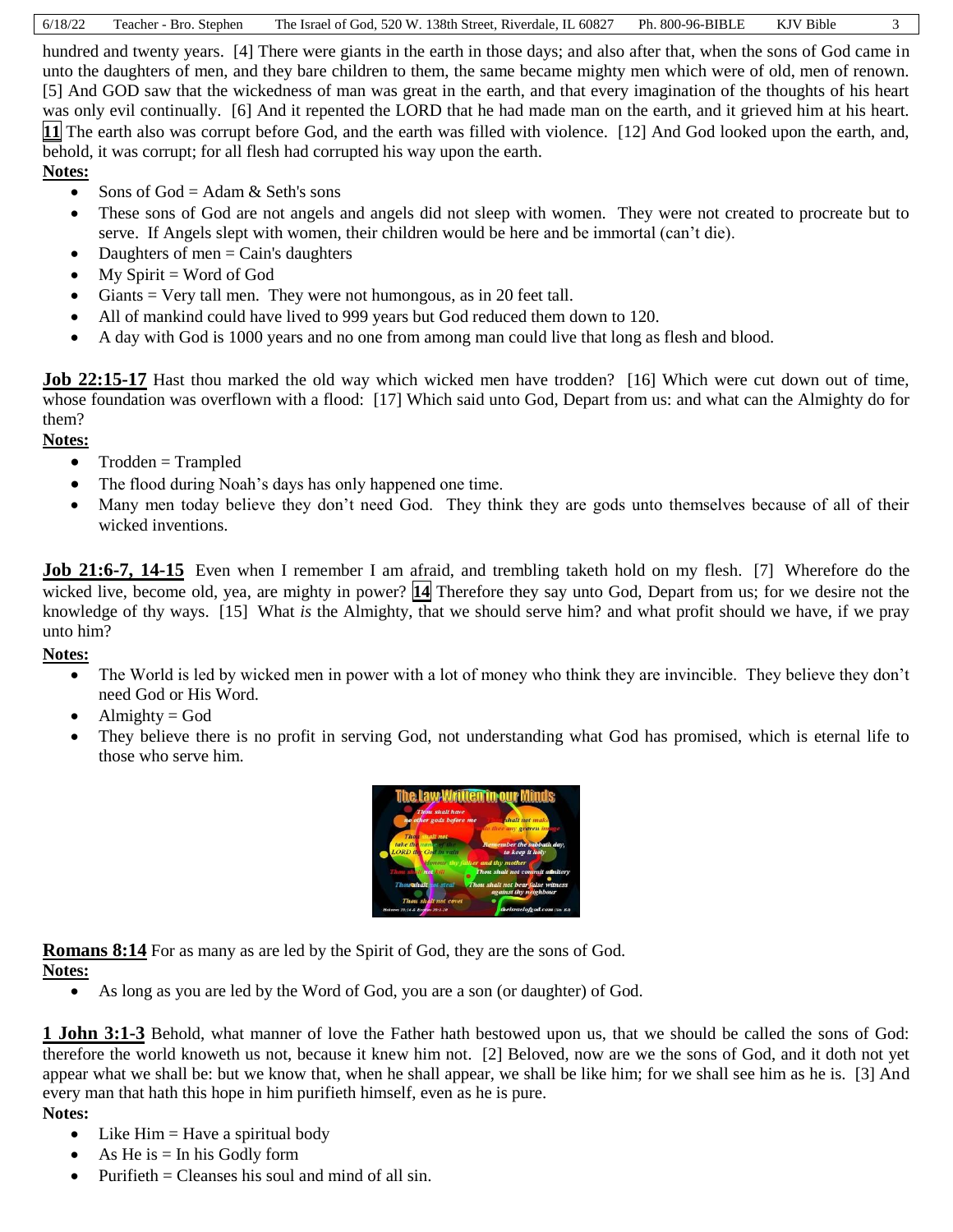



**Mark 4:2-19** And he taught them many things by parables, and said unto them in his doctrine, [3] Hearken; Behold, there went out a sower to sow: [4] And it came to pass, as he sowed, some fell by the way side, and the fowls of the air came and devoured it up. [5] And some fell on stony ground, where it had not much earth; and immediately it sprang up, because it had no depth of earth: [6] But when the sun was up, it was scorched; and because it had no root, it withered away. [7] And some fell among thorns, and the thorns grew up, and choked it, and it yielded no fruit. [8] And other fell on good ground, and did yield fruit that sprang up and increased; and brought forth, some thirty, and some sixty, and some an hundred. [9] And he said unto them, He that hath ears to hear, let him hear. [10] And when he was alone, they that were about him with the twelve asked of him the parable. [11] And he said unto them, Unto you it is given to know the mystery of the kingdom of God: but unto them that are without, all *these* things are done in parables: [12] That seeing they may see, and not perceive; and hearing they may hear, and not understand; lest at any time they should be converted, and *their* sins should be forgiven them. [13] And he said unto them, Know ye not this parable? and how then will ye know all parables? [14] The sower soweth the word. [15] And these are they by the way side, where the word is sown; but when they have heard, Satan cometh immediately, and taketh away the word that was sown in their hearts. [16] And these are they likewise which are sown on stony ground; who, when they have heard the word, immediately receive it with gladness; [17] And have no root in themselves, and so endure but for a time: afterward, when affliction or persecution ariseth for the word's sake, immediately they are offended. [18] And these are they which are sown among thorns; such as hear the word, [19] And the cares of this world, and the deceitfulness of riches, and the lusts of other things entering in, choke the word, and it becometh unfruitful.

### **Notes:**

- The Sower (One who spreadeth the ground with seeds)  $=$  Jesus
- Parable = a short allegorical story designed to illustrate or teach some truth, religious principle, or moral lesson.
- The Sower, soweth the seed, which is the Word of God.
- The Ground is people.
- 4 Types of Seeds
	- o Way Side/Roadside (fowls devoured it up)
		- Satan will send one of his ministers or servants to stop someone from being converted before the Word of God has taken root.
	- o Stony Ground (no depth of earth/no root)
		- The Word of God was sweet to them until persecution came. Then they became insulted and left it behind.
	- o Among Thorns (thorns choked it and it brought forth no fruit)
		- These are people who care more about the affairs of the world (thorns) and have no time for the Word of God.
	- o Good Ground (yielded much fruit)
		- Those that hear and understand the Word of God, change their ways and become true servants of God, walking in His Word.
		- Fruit = Good works
			- $\checkmark$  Bringing people into the Church (The Commonwealth of Israel)
			- $\checkmark$  Supporting the ministry (with tithes & free will offerings)
			- $\checkmark$  Working in the Church
			- $\checkmark$  Spreading & Teaching the Gospel
- Unto you = Servants of God
- Them that are without  $=$  People who don't want it (Understanding God's Word)
- If you don't know the Word of God, you will never understand the parables.



**1 John 2:15-18** Love not the world, neither the things that are in the world. If any man love the world, the love of the Father is not in him. [16] For all that is in the world, the lust of the flesh, and the lust of the eyes, and the pride of life, is not of the Father, but is of the world. [17] And the world passeth away, and the lust thereof: but he that doeth the will of God abideth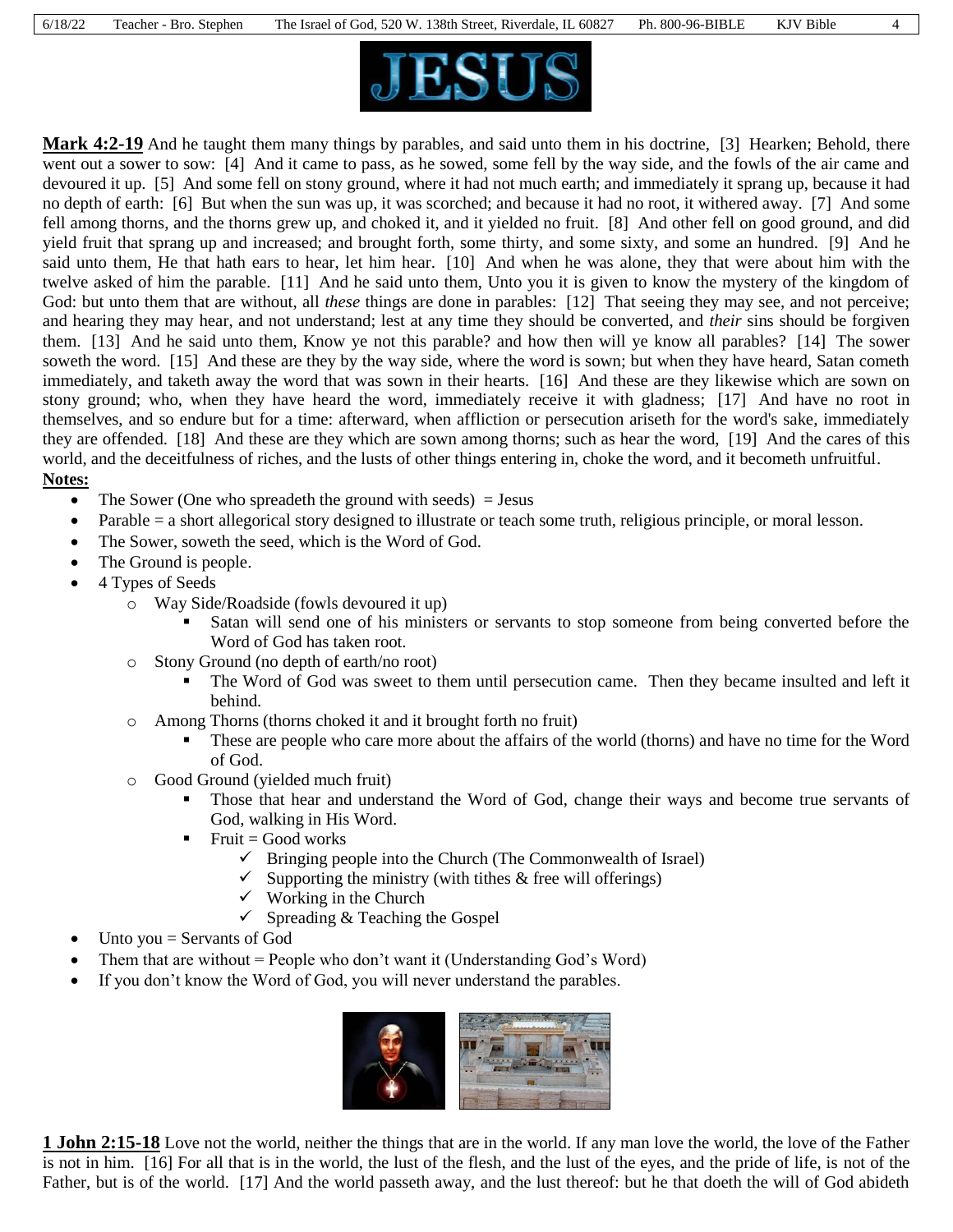for ever. [18] Little children, it is the last time: and as ye have heard that antichrist shall come, even now are there many antichrists; whereby we know that it is the last time.

#### **Notes**

- World  $=$  the collective of humanity; the earth
- $\bullet$  Lust = Covetousness
- Pride of life = belief in one's self more than God
- $\bullet$  Abideth forever = Eternity
- $\bullet$  Little children = Servants of God
- $\bullet$  Last time = the Last days
- Antichrists = False teacher, lying preachers, wicked ministers and so on.





*Servants of God* **Apathy** *Apathy and the Blind Leading the Blind* 

**Revelation** 3:15-20 I know thy works, that thou art neither cold nor hot: I would thou wert cold or hot. [16] So then because thou art lukewarm, and neither cold nor hot, I will spue thee out of my mouth. [17] Because thou sayest, I am rich, and increased with goods, and have need of nothing; and knowest not that thou art wretched, and miserable, and poor, and blind, and naked: [18] I counsel thee to buy of me gold tried in the fire, that thou mayest be rich; and white raiment, that thou mayest be clothed, and that the shame of thy nakedness do not appear; and anoint thine eyes with eyesalve, that thou mayest see. [19] As many as I love, I rebuke and chasten: be zealous therefore, and repent. [20] Behold, I stand at the door, and knock: if any man hear my voice, and open the door, I will come in to him, and will sup with him, and he with me. **Notes:**

- Cold = Don't care about God's Word
- $\bullet$  Hot = True Servants of God
- $\bullet$  Lukewarm = Those who ride the fence
- $S<sub>pew</sub> = S<sub>pi</sub>$  spit out
- Naked = Without God's protection (hedges)
- Gold tried in the fire  $=$  Word of God
- $\bullet$  White Raiment = Righteousness
- Shame of thy nakedness = Have no knowledge of God's Word
- Eyesalve = Study the Word so that you will be informed.
- As many as I love, I…
	- $\circ$  Rebuke = reprimand, reprove, scold, admonish, chide
	- o When you are being rebuked, check yourself and make sure you are walking right. If you are, then God is using you as an example to someone else to show that even while being rebuked a servant of God can endure.
- $Chasten = to correct, punish, discipline$
- Be zealous and…
	- $\circ$  REPENT = to feel sorry, self-reproachful, or contrite for past conduct; regret or be conscience-stricken about a past action, attitude, etc.
- $\bullet$  Blind = Spiritually dead
- Door = Your mind
- Sup with = Learning the Word of God through study and reading
- God always provides for his wife (His Church).

**1 Corinthians 10:1-12** Moreover, brethren, I would not that ye should be ignorant, how that all our fathers were under the cloud, and all passed through the sea; [2] And were all baptized unto Moses in the cloud and in the sea; [3] And did all eat the same spiritual meat; [4] And did all drink the same spiritual drink: for they drank of that spiritual Rock that followed them: and that Rock was Christ. [5] But with many of them God was not well pleased: for they were overthrown in the wilderness. [6] Now these things were our examples, to the intent we should not lust after evil things, as they also lusted. [7] Neither be ye idolaters, as were some of them; as it is written, The people sat down to eat and drink, and rose up to play. [8] Neither let us commit fornication, as some of them committed, and fell in one day three and twenty thousand. [9] Neither let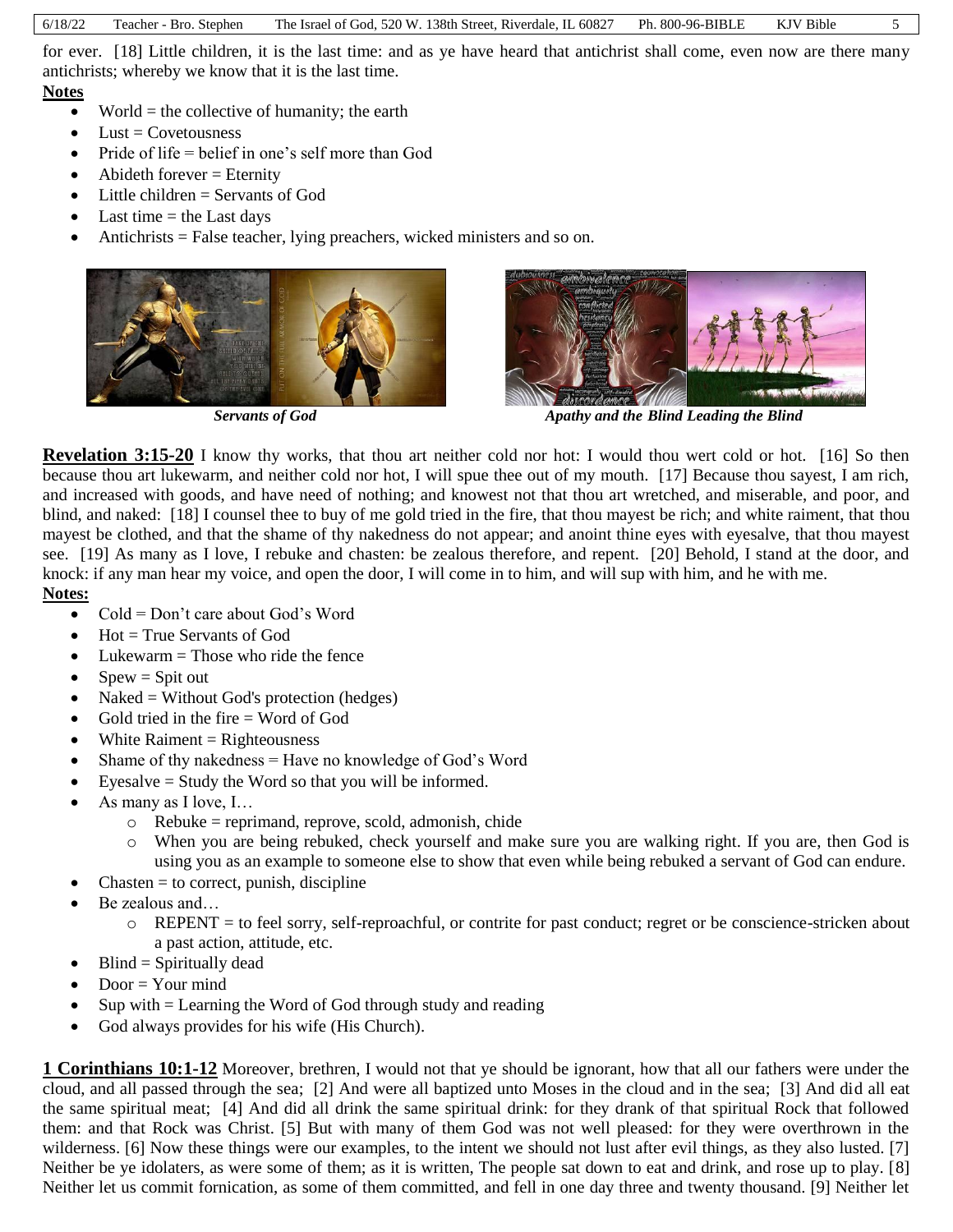|  | 6/18/22 Teacher - Bro. Stephen | The Israel of God, 520 W. 138th Street, Riverdale, IL 60827 Ph. 800-96-BIBLE KJV Bible |  |  |  |
|--|--------------------------------|----------------------------------------------------------------------------------------|--|--|--|
|--|--------------------------------|----------------------------------------------------------------------------------------|--|--|--|

us tempt Christ, as some of them also tempted, and were destroyed of serpents. [10] Neither murmur ye, as some of them also murmured, and were destroyed of the destroyer. [11] Now all these things happened unto them for ensamples: and they are written for our admonition, upon whom the ends of the world are come. [12] Wherefore let him that thinketh he standeth take heed lest he fall.

**Notes:**

- Israel was baptized unto Moses because he was the Intercessor at that time.
- The new Intercessor is JESUS.
- God killed 23,000 Israelites because of fornication.
- $\bullet$  Ensamples = Examples
- $\bullet$  Admonition = caution, warning, reprimand
- $\bullet$  Standeth = Saved already



**Hebrews 5:5-9** So also Christ glorified not himself to be made an high priest; but he that said unto him, Thou art my Son, to day have I begotten thee. [6] As he saith also in another place, Thou art a priest for ever after the order of Melchisedec. [7] Who in the days of his flesh, when he had offered up prayers and supplications with strong crying and tears unto him that was able to save him from death, and was heard in that he feared; [8] Though he were a Son, yet learned he obedience by the things which he suffered; [9] And being made perfect, he became the author of eternal salvation unto all them that obey him; **Notes:**

- True ministers of God are Called by God, not appointed by men or themselves.
- Jesus became the Son of God and the High Priest after his death and resurrection.
- Jesus is MELCHISEDEC.
- $\bullet$  Made perfect = to become God
- Author of Eternal Salvation = He was the first to go from man to spirit to live forever.
- If you obey God you are a part of His Church (The Commonwealth of Israel).



**Isaiah 34:16** Seek ye out of the book of the LORD, and read: no one of these shall fail, none shall want her mate: for my mouth it hath commanded, and his spirit it hath gathered them.

- **Notes:**
	- $\bullet$  Book of the Lord = Holy Bible
	- $\bullet$  Her = God's wife (the Body of Christ)
	- $\bullet$  Her mate = Jesus
	- $My = Husband (Jesus)$
	- $\bullet$  Spirit = The Comforter (He helps you understand God's Word)

**Luke 11:9-13** And I say unto you, Ask, and it shall be given you; seek, and ye shall find; knock, and it shall be opened unto you. [10] For every one that asketh receiveth; and he that seeketh findeth; and to him that knocketh it shall be opened. [11] If a son shall ask bread of any of you that is a father, will he give him a stone? or if *he ask* a fish, will he for a fish give him a serpent? [12] Or if he shall ask an egg, will he offer him a scorpion? [13] If ye then, being evil, know how to give good gifts unto your children: how much more shall *your* heavenly Father give the Holy Spirit to them that ask him?

# **Notes**

- God knows what to give us when we ask, even the Holy Spirit, which leads and guides us into all truth.
- We should be asking God to teach us how to serve Him, love our neighbors and be rich in his Word.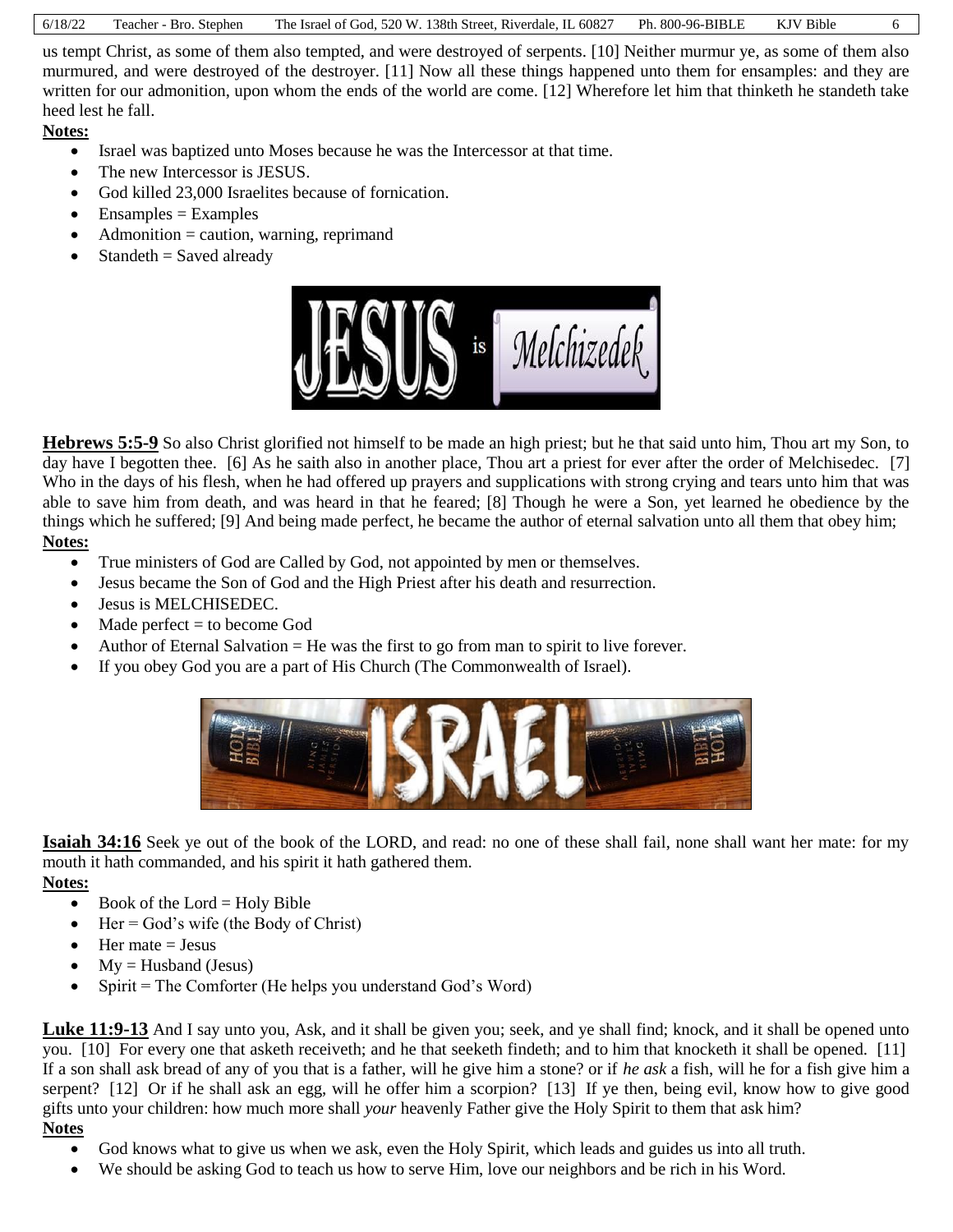

**1 Corinthians 12:1, 4-14, 25-31** Now concerning spiritual gifts, brethren, I would not have you ignorant. **4** Now there are diversities of gifts, but the same Spirit. [5] And there are differences of administrations, but the same Lord. [6] And there are diversities of operations, but it is the same God which worketh all in all. [7] But the manifestation of the Spirit is given to every man to profit withal. [8] For to one is given by the Spirit the word of wisdom; to another the word of knowledge by the same Spirit; [9] To another faith by the same Spirit; to another the gifts of healing by the same Spirit; [10] To another the working of miracles; to another prophecy; to another discerning of spirits; to another divers kinds of tongues; to another the interpretation of tongues: [11] But all these worketh that one and the selfsame Spirit, dividing to every man severally as he will. [12] For as the body is one, and hath many members, and all the members of that one body, being many, are one body: so also is Christ. [13] For by one Spirit are we all baptized into one body, whether we be Jews or Gentiles, whether we be bond or free; and have been all made to drink into one Spirit. [14] For the body is not one member, but many. **25** That there should be no schism in the body; but that the members should have the same care one for another. [26] And whether one member suffer, all the members suffer with it; or one member be honoured, all the members rejoice with it. [27] Now ye are the body of Christ, and members in particular. [28] And God hath set some in the church, first apostles, secondarily prophets, thirdly teachers, after that miracles, then gifts of healings, helps, governments, diversities of tongues. [29] Are all apostles? are all prophets? are all teachers? are all workers of miracles? [30] Have all the gifts of healing? do all speak with tongues? do all interpret? [31] But covet earnestly the best gifts: and yet shew I unto you a more excellent way.

**Notes:**

- $\bullet$  Spiritual gifts = talents that are used in the edification of the Church.
- There are members in the U.S. Government, the Senators, Representative, Judges, etc. Just as there are many members in the Body of Christ (Teachers, Readers, Elders, Ushers, Committee heads, etc.).
- No matter the gift, we all serve the same God in the body of Christ.
- Gentiles = Europeans/White people
- Jews = The Children of Israel
- Speak with tongues = speak other languages

**1 Corinthians 13:1-8, 13** Though I speak with the tongues of men and of angels, and have not charity, I am become as sounding brass, or a tinkling cymbal. [2] And though I have the gift of prophecy, and understand all mysteries, and all knowledge; and though I have all faith, so that I could remove mountains, and have not charity, I am nothing. [3] And though I bestow all my goods to feed the poor, and though I give my body to be burned, and have not charity, it profiteth me nothing. [4] Charity suffereth long, and is kind; charity envieth not; charity vaunteth not itself, is not puffed up, [5] Doth not behave itself unseemly, seeketh not her own, is not easily provoked, thinketh no evil; [6] Rejoiceth not in iniquity, but rejoiceth in the truth; [7] Beareth all things, believeth all things, hopeth all things, endureth all things. [8] Charity never faileth: but whether there be prophecies, they shall fail; whether there be tongues, they shall cease; whether there be knowledge, it shall vanish away. **13** And now abideth faith, hope, charity, these three; but the greatest of these is charity. **Notes:**

- Tongues = Languages
- 
- Charity is LOVE!



**Romans 13:8-12** Owe no man any thing, but to love one another: for he that loveth another hath fulfilled the law. [9] For this, Thou shalt not commit adultery, Thou shalt not kill, Thou shalt not steal, Thou shalt not bear false witness, Thou shalt not covet; and if there be any other commandment, it is briefly comprehended in this saying, namely, Thou shalt love thy neighbour as thyself. [10] Love worketh no ill to his neighbour: therefore love is the fulfilling of the law. [11] And that,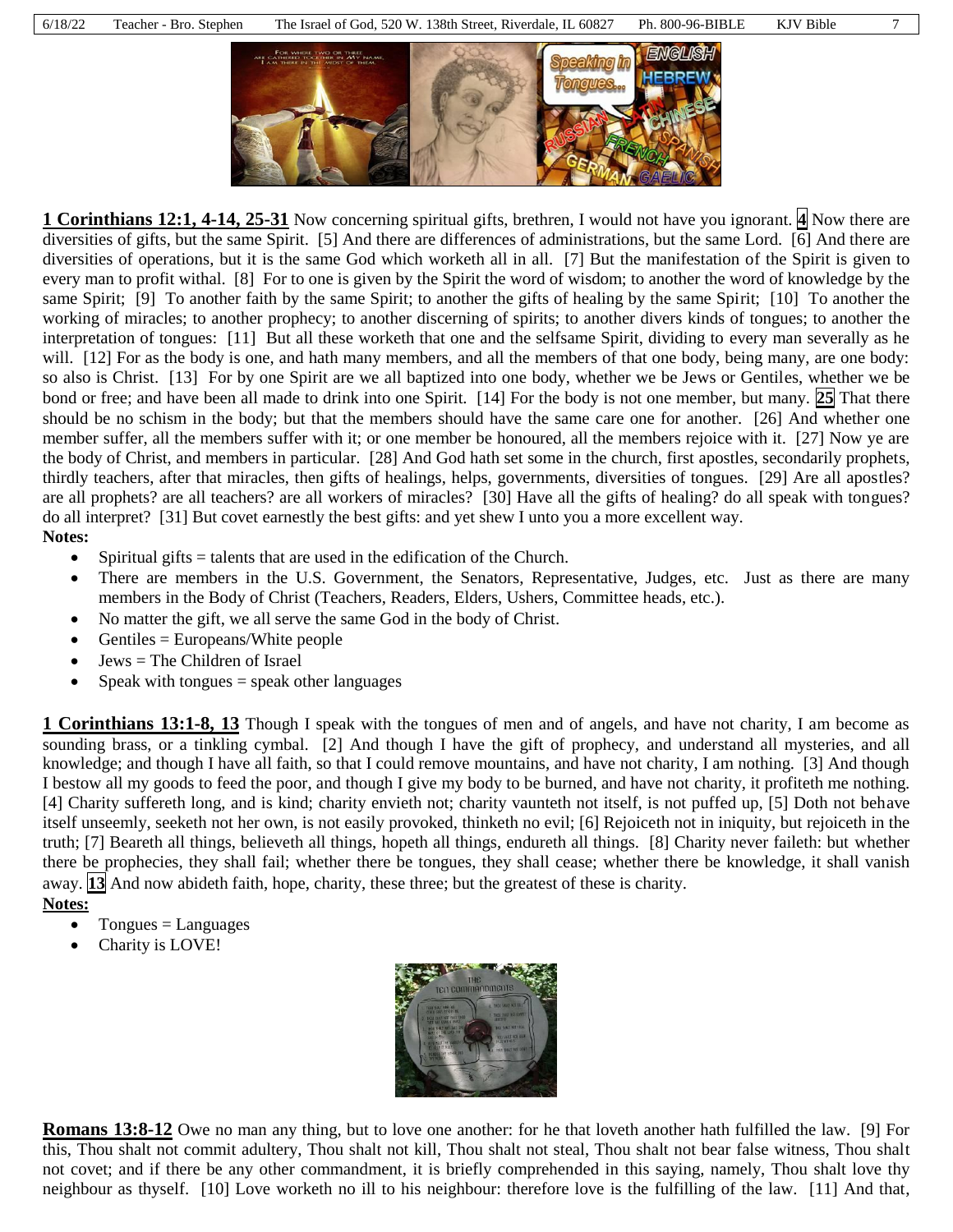| 6/18/22 | Teacher - Bro. Stephen | The Israel of God, 520 W. 138th Street, Riverdale, IL 60827 Ph. 800-96-BIBLE KJV Bible |  |  | 8 |
|---------|------------------------|----------------------------------------------------------------------------------------|--|--|---|
|---------|------------------------|----------------------------------------------------------------------------------------|--|--|---|

knowing the time, that now it is high time to awake out of sleep: for now is our salvation nearer than when we believed. [12] The night is far spent, the day is at hand: let us therefore cast off the works of darkness, and let us put on the armour of light. [13] Let us walk honestly, as in the day; not in rioting and drunkenness, not in chambering and wantonness, not in strife and envying.

**Notes:**

- We owe every person love, meaning you won't do anything to hurt them.
- By keeping the Commandments of God, you love him and your neighbor (fellow citizen).
- $\bullet$  Sleep = Spiritually blind
- $\bullet$  Works of darkness = Wickedness & Unrighteousness
- Armour of light  $=$  Word of God

**Romans 16:17-19** Now I beseech you, brethren, mark them which cause divisions and offences contrary to the doctrine which ye have learned; and avoid them. [18] For they that are such serve not our Lord Jesus Christ, but their own belly; and by good words and fair speeches deceive the hearts of the simple. [19] For your obedience is come abroad unto all men. I am glad therefore on your behalf: but yet I would have you wise unto that which is good, and simple concerning evil. **Notes:**

- $Mark = Be$  aware, keep your eye out for folly
- Avoid them  $=$  Don't listen to them
- There are foolish virgins (people who love contention) in churches who talk good but are contrary to sound doctrine.
- $\bullet$  Simple = People who are easily swayed
- Our salvation depends on our faith and obedience.



**1 Corinthians 11:16-19, 23-31** But if any man seem to be contentious, we have no such custom, neither the churches of God. [17] Now in this that I declare unto you I praise you not, that ye come together not for the better, but for the worse. [18] For first of all, when ye come together in the church, I hear that there be divisions among you; and I partly believe it. [19] For there must be also heresies among you, that they which are approved may be made manifest among you. **23** For I have received of the Lord that which also I delivered unto you, That the Lord Jesus the same night in which he was betrayed took bread: [24] And when he had given thanks, he brake it, and said, Take, eat: this is my body, which is broken for you: this do in remembrance of me. [25] After the same manner also he took the cup, when he had supped, saying, This cup is the new testament in my blood: this do ye, as oft as ye drink it, in remembrance of me. [26] For as often as ye eat this bread, and drink this cup, ye do shew the Lord's death till he come. [27] Wherefore whosoever shall eat this bread, and drink this cup of the Lord, unworthily, shall be guilty of the body and blood of the Lord. [28] But let a man examine himself, and so let him eat of that bread, and drink of that cup. [29] For he that eateth and drinketh unworthily, eateth and drinketh damnation to himself, not discerning the Lord's body. [30] For this cause many are weak and sickly among you, and many sleep. [31] For if we would judge ourselves, we should not be judged.

### **Notes:**

- Contentious  $=$  Arguable, debatable, controversial
- $\bullet$  Heresies = sacrileges, dissentions
- $\bullet$  Bread and Cup of the Lord = The Passover
- $\bullet$  Damnation = Eternal death/Lake of fire
- Lord's Body = The Church of God (The People of God).
- Judge ourselves = check to see if we are walking right before God and his Church. If we do that and correct ourselves, we won't have to stand before God, but will make the first resurrection.
- $Sleep = die$

**Isaiah 29:10-15** For the LORD hath poured out upon you the spirit of deep sleep, and hath closed your eyes: the prophets and your rulers, the seers hath he covered. [11] And the vision of all is become unto you as the words of a book that is sealed, which men deliver to one that is learned, saying, Read this, I pray thee: and he saith, I cannot; for it is sealed: [12] And the book is delivered to him that is not learned, saying, Read this, I pray thee: and he saith, I am not learned. [13] Wherefore the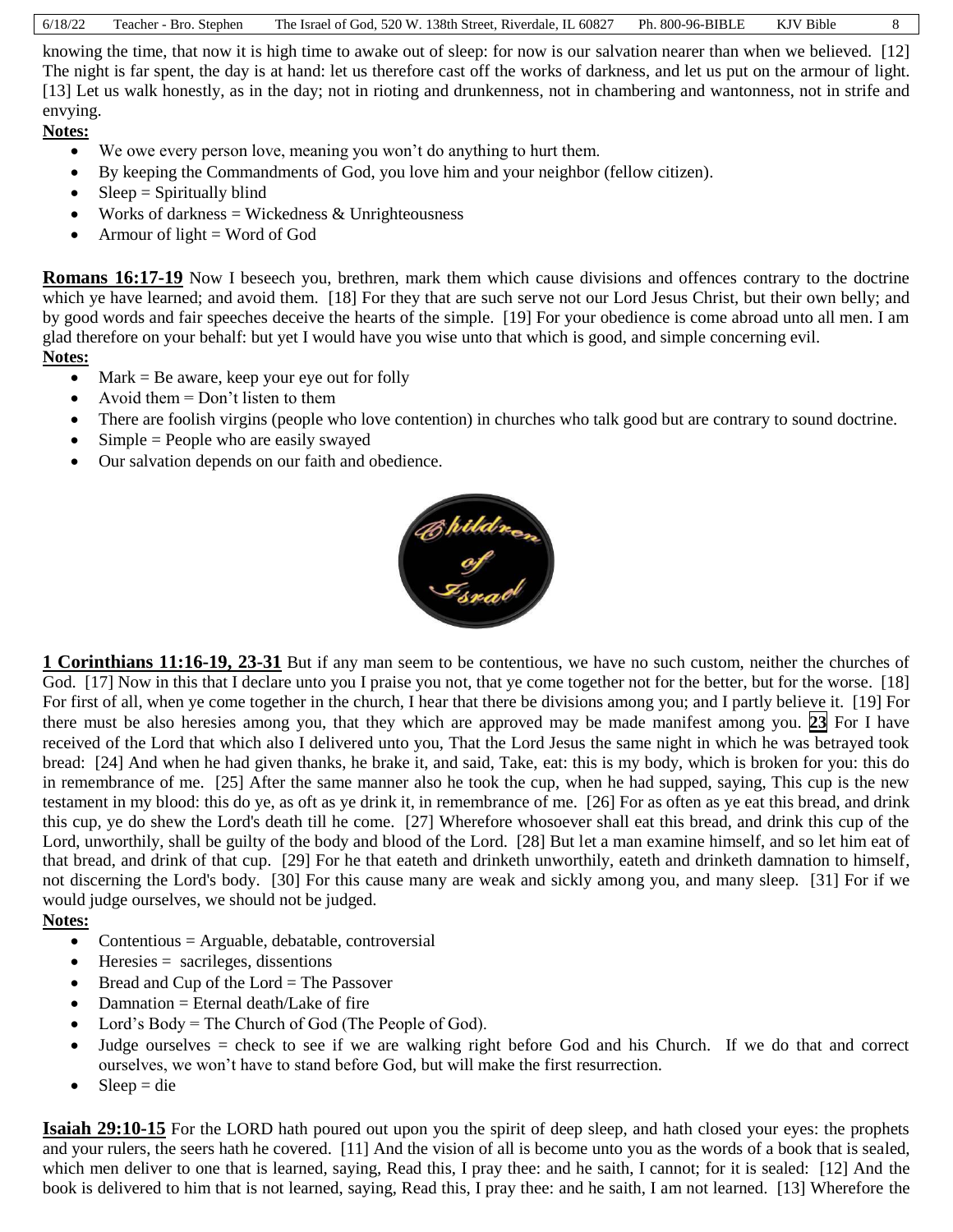| 6/18/22 | Teacher - Bro. Stephen | The Israel of God, 520 W. 138th Street, Riverdale, IL 60827 Ph. 800-96-BIBLE |  | KJV Bible |  |
|---------|------------------------|------------------------------------------------------------------------------|--|-----------|--|
|---------|------------------------|------------------------------------------------------------------------------|--|-----------|--|

Lord said, Forasmuch as this people draw near me with their mouth, and with their lips do honour me, but have removed their heart far from me, and their fear toward me is taught by the precept of men: [14] Therefore, behold, I will proceed to do a marvellous work among this people, even a marvellous work and a wonder: for the wisdom of their wise men shall perish, and the understanding of their prudent men shall be hid. [15] Woe unto them that seek deep to hide their counsel from the LORD, and their works are in the dark, and they say, Who seeth us? and who knoweth us?

#### **Notes:**

- $\bullet$  Drunken = Spiritually blind
- $\bullet$  Wine/Strong drink = false doctrine
- Spirit of deep sleep  $=$  strong delusion/(a reprobate mind)
- Precept = teaching, rule, guideline, instruction, law
- Precepts of men  $=$ 
	- o God loves everyone
	- o Teaching love and not fear of God
	- o The Commandments are done away, etc.
- Prudent  $&$  wise men = Preachers, Teachers, Politicians, Aldermen, etc.
- $\bullet$  The Work/Thing frames = People
- $\bullet$  Book = Word of God
- $\bullet$  Blind = spiritually ignorant

**Matthew 25:6-10** And at midnight there was a cry made, Behold, the bridegroom cometh; go ye out to meet him. [7] Then all those virgins arose, and trimmed their lamps. [8] And the foolish said unto the wise, Give us of your oil; for our lamps are gone out. [9] But the wise answered, saying, *Not so;* lest there be not enough for us and you: but go ye rather to them that sell, and buy for yourselves. [10] And while they went to buy, the bridegroom came; and they that were ready went in with him to the marriage: and the door was shut.

### **Notes:**

- Those that are wise, will run into the wilderness at the appointed time.
- Those that foolish, have no idea what to do.



**Revelation 3:7-11** And to the angel of the church in Philadelphia write; These things saith he that is holy, he that is true, he that hath the key of David, he that openeth, and no man shutteth; and shutteth, and no man openeth; [8] I know thy works: behold, I have set before thee an open door, and no man can shut it: for thou hast a little strength, and hast kept my word, and hast not denied my name. [9] Behold, I will make them of the synagogue of Satan, which say they are Jews, and are not, but do lie; behold, I will make them to come and worship before thy feet, and to know that I have loved thee. [10] Because thou hast kept the word of my patience, I also will keep thee from the hour of temptation, which shall come upon all the world, to try them that dwell upon the earth. [11] Behold, I come quickly: hold that fast which thou hast, that no man take thy crown. **Notes:**

- Executive Key of David = Knowledge, understanding and wisdom
- Synagogue of Satan  $=$  Edomites, so-called Jews
- The five wise virgins keep the Word of God. They are God's wife.
- Hour of temptation = Great Tribulation  $(3\ 1/2\ \text{years})$
- That which thou has  $=$  The Word of God
- Crown = Eternal Salvation

**Mark 13:13-14, 19-23** And ye shall be hated of all *men* for my name's sake: but he that shall endure unto the end, the same shall be saved. [14] But when ye shall see the abomination of desolation, spoken of by Daniel the prophet, standing where it ought not, (let him that readeth understand,) then let them that be in Judaea flee to the mountains: **19** For *in* those days shall be affliction, such as was not from the beginning of the creation which God created unto this time, neither shall be. [20] And except that the Lord had shortened those days, no flesh should be saved: but for the elect's sake, whom he hath chosen, he hath shortened the days. [21] And then if any man shall say to you, Lo, here *is* Christ; or, lo, *he is* there; believe *him* not: [22] For false Christs and false prophets shall rise, and shall shew signs and wonders, to seduce, if *it were* possible, even the elect. [23] But take ye heed: behold, I have foretold you all things.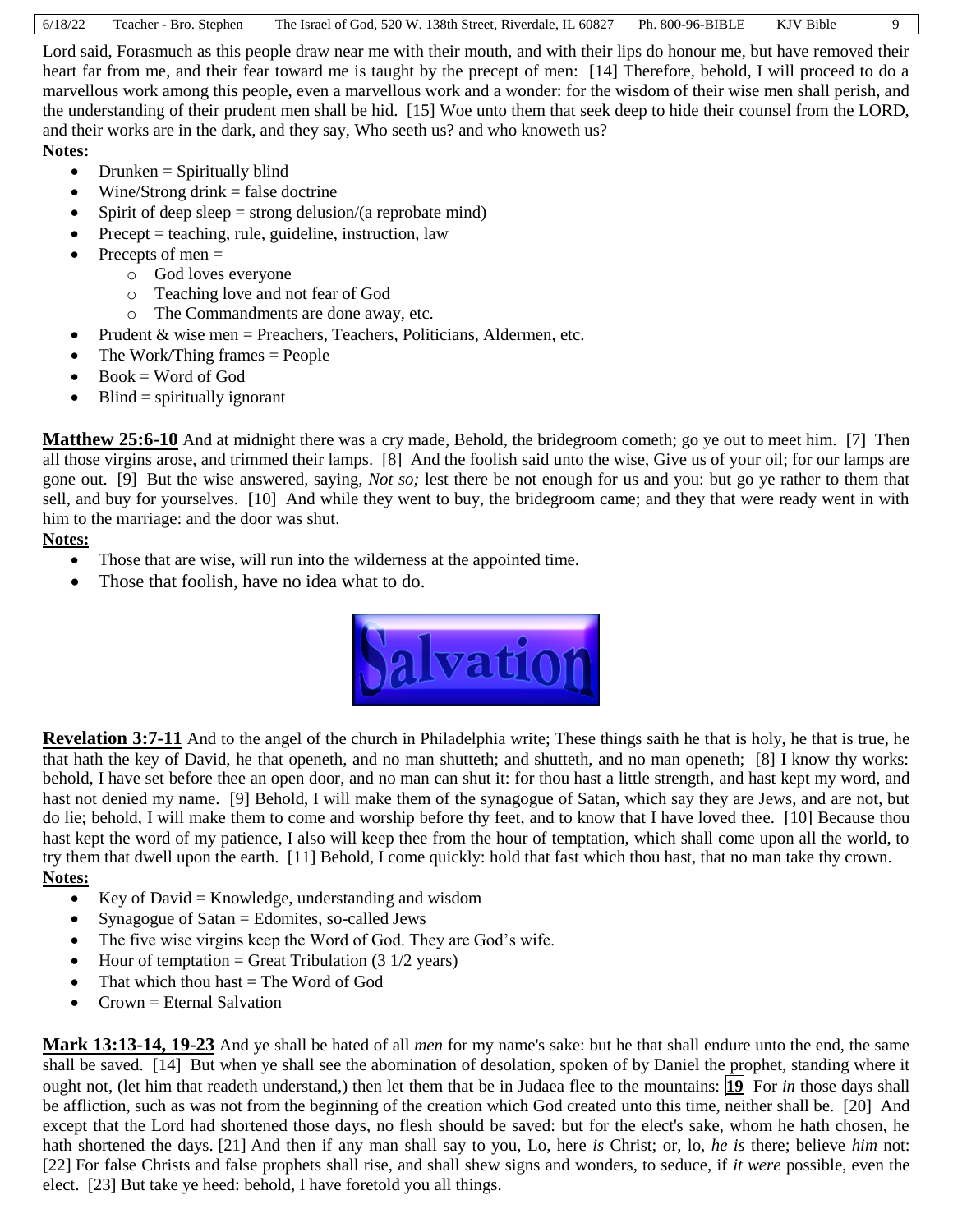#### **Notes:**

- All around the world there has been an attack on servants of God who profess the name 'JESUS'. If you endure the persecution, you will obtain eternal salvation in the Kingdom of God.
- Abomination of Desolation  $=$  Man of Sin/Head of the Catholic Church
- Where he ought not  $=$  The  $3<sup>rd</sup>$  Temple in Jerusalem
- $\bullet$  Affliction = Great Tribulation
- Elect's sake = Israel's sake
- God's servants know prophesy and will not be surprised by anything that happens in the world.



**Matthew 24:42-51** Watch therefore: for ye know not what hour your Lord doth come. [43] But know this, that if the goodman of the house had known in what watch the thief would come, he would have watched, and would not have suffered his house to be broken up. [44] Therefore be ye also ready: for in such an hour as ye think not the Son of man cometh. [45] Who then is a faithful and wise servant, whom his lord hath made ruler over his household, to give them meat in due season? [46] Blessed *is* that servant, whom his lord when he cometh shall find so doing. [47] Verily I say unto you, That he shall make him ruler over all his goods. [48] But and if that evil servant shall say in his heart, My lord delayeth his coming; [49] And shall begin to smite *his* fellowservants, and to eat and drink with the drunken; [50] The lord of that servant shall come in a day when he looketh not for *him,* and in an hour that he is not aware of, [51] And shall cut him asunder, and appoint *him* his portion with the hypocrites: there shall be weeping and gnashing of teeth.

### **Notes:**

- None of us knows when Jesus will return, but we do know that it will be in the year of Jubilee in the  $7<sup>th</sup>$  Month and on the  $10<sup>th</sup>$  day, which is the Day of Atonement.
- Goodman of the house  $=$  Us
- Thief  $=$  The return of Jesus
- He is not coming as a thief in the night because every eye shall see him but most won't know what they are seeing. The five wise virgins (Obedient servants of God) will know.
- $\bullet$  Blessed servant = Those who keep the faith until the end.
- Evil servant represents the five foolish virgins that got tired of waiting for Jesus' return and chose to stop obeying God and keeping His Commandments.
- $\bullet$  Weeping and gnashing of teeth = The Lake of Fire

**Matthew 25:1-13** Then shall the kingdom of heaven be likened unto ten virgins, which took their lamps, and went forth to meet the bridegroom. [2] And five of them were wise, and five *were* foolish. [3] They that *were* foolish took their lamps, and took no oil with them: [4] But the wise took oil in their vessels with their lamps. [5] While the bridegroom tarried, they all slumbered and slept. [6] And at midnight there was a cry made, Behold, the bridegroom cometh; go ye out to meet him. [7] Then all those virgins arose, and trimmed their lamps. [8] And the foolish said unto the wise, Give us of your oil; for our lamps are gone out. [9] But the wise answered, saying, *Not so;* lest there be not enough for us and you: but go ye rather to them that sell, and buy for yourselves. [10] And while they went to buy, the bridegroom came; and they that were ready went in with him to the marriage: and the door was shut. [11] Afterward came also the other virgins, saying, Lord, Lord, open to us. [12] But he answered and said, Verily I say unto you, I know you not. [13] Watch therefore, for ye know neither the day nor the hour wherein the Son of man cometh.

### **Notes:**

 Servants of God must be ready and continue to walk in the Word of God until his return of the end of their lives. Never let you oil go out. Unfortunately, some will let their oil go out and lose salvation.

**Matthew 5:13-16** Ye are the salt of the earth: but if the salt have lost his savour, wherewith shall it be salted? it is thenceforth good for nothing, but to be cast out, and to be trodden under foot of men. [14] Ye are the light of the world. A city that is set on an hill cannot be hid. [15] Neither do men light a candle, and put it under a bushel, but on a candlestick; and it giveth light unto all that are in the house. [16] Let your light so shine before men, that they may see your good works, and glorify your Father which is in heaven.